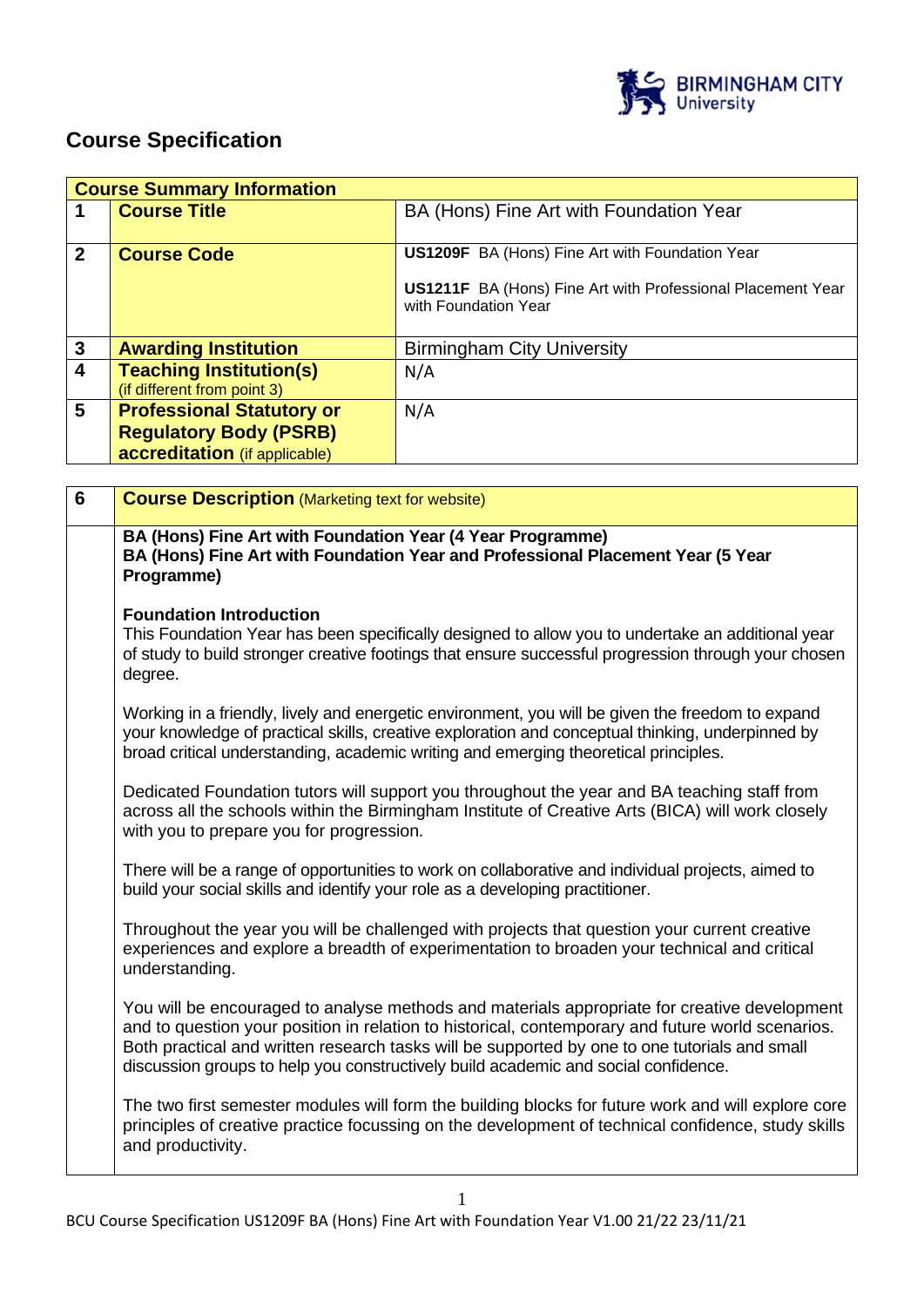

The two final semester modules will encourage a positive integration between research and practice, challenging decision making and technical competency.

This semester is designed to empower you with independent learning skills appropriate for your future BA studies.

On successful completion of the Foundation Year, you will have the flexibility to change direction and switch courses onto a related undergraduate degree programme within Birmingham School of Art, School of Visual Communication or the School of Games, Film and Animation.

In order to progress onto your BA Programme, you must successfully pass all four core modules (totalling 120 credits).

#### **BA (Hons) Fine Art (3 Year Programme) BA (Hons) Fine Art with Professional Placement Year (4 Year Programme)**

#### **BA Fine Art Introduction**

Through the skilful manipulation of materials, processes and ideas artists are able to offer creative insights which shape who we are and how we exist in the world around us. These are valuable skills in the fast changing and interconnected web of ecological, political and socioeconomic and philosophical contexts.

Our BA (Hons) Fine Art course, embraces important traditional making skills (painting, drawing, sculpture, installation, digital media and performance), and places an emphasis on the fusion with new developments in creative practice framed within a professional working context to improve employability. This hybrid approach, coupled with discipline specific studios and specialist workshops will equip you to navigate the growing and changing face of the Creative Industries into the future.

#### **What's covered in the course**

Our BA (Hons) Fine Art course is based on four key principles which form pillars of skill development, knowledge and understanding; *Making Skills*, *Making Public*, *Making Communities* and *Making a Living*.

**Making skills** are developed through our purpose-built studio spaces where you can explore the materials and processes of painting, drawing, sculpture, installation, digital media and performance. The acquisition and application of technical skills are also developed in our workshops and by working with fabricators from across the vibrant city of Birmingham and beyond. These skills will act as the means through which to test, interrogate, and transform art practice both conceptually and aesthetically.

**Making Public** is focused on exploring art practice in the public realm. This involves expanded ideas of exhibiting and sharing outcomes that generate participation with broad audiences. You will benefit from live projects and our close links to high-profile establishments including: Eastside Projects, Grand Union, Ikon Gallery and Birmingham Museum and Art Gallery. These opportunities will develop your thinking around the process of making your work public.

**Making with Communities** asks you to consider ways of building and sustaining meaningful relationships between your art practice and society. You will form *Communities of Practice* through studio groups before engaging with local, national and international organisations, gaining cultural and global experiences, perspectives and knowledge. This valuable experience will help you to define the kind of future practice you may wish to pursue.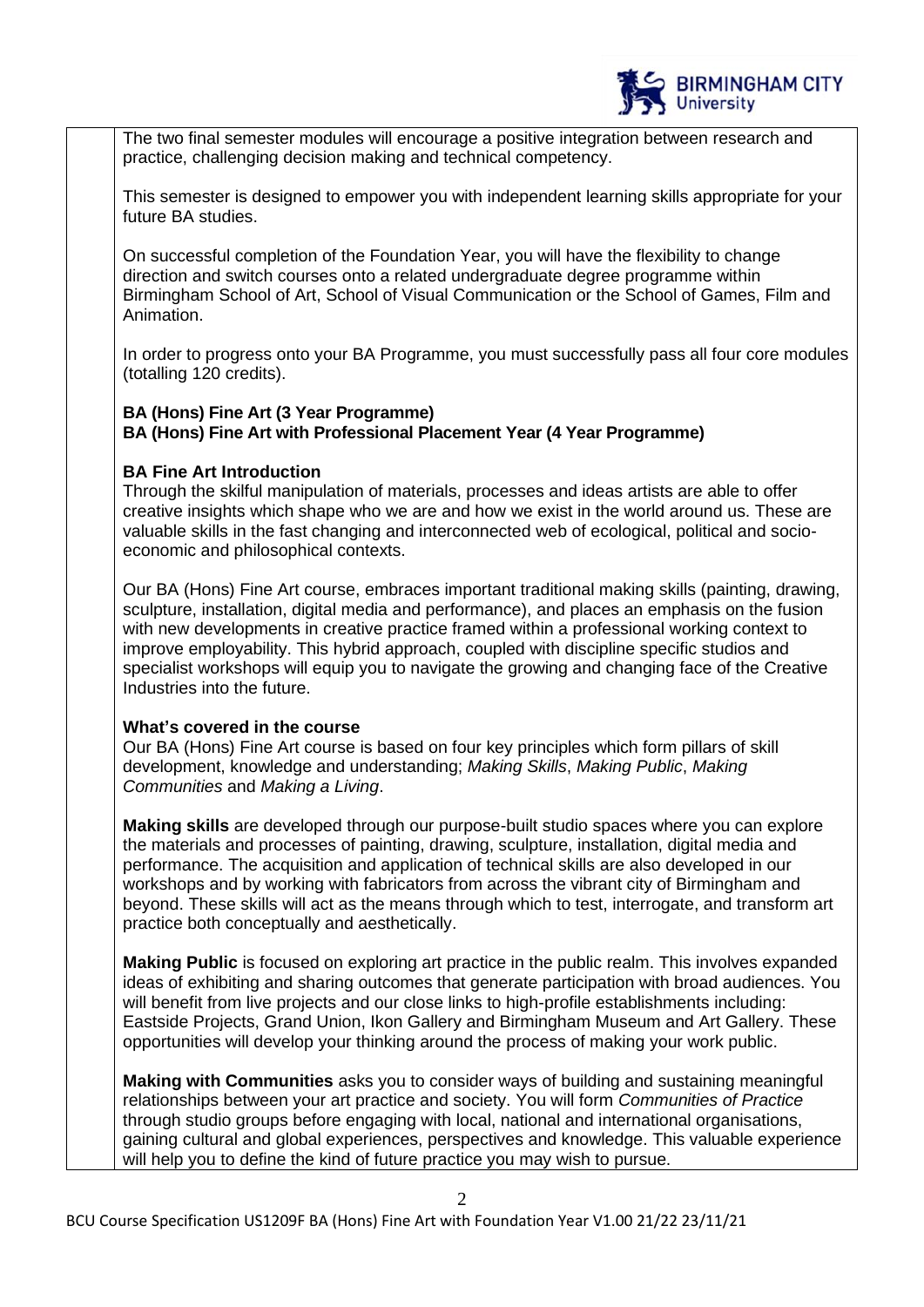

**Making a Living** places an important focus on your own personal development and the multiple ways of building and growing a successful creative career. This involves establishing a professional context for your work through a situated knowledge of the art sector. The advancement of the digital world has afforded artists a wide variety of ways to thrive in a creative environment. You will be taught a whole set of new skills and behaviours necessary for you to be ready for the exciting challenges that await you in the world of employment beyond your studies.

#### **Professional Placement Year**

Students joining BA (Hons) Fine Art or BA (Hons) Fine Art with Foundation Year will have the opportunity to do a year-long Professional Placement. They can apply directly to this as a course route or they can opt in/ out by May of the previous year. The University wide professional placement year has been developed in recognition that extended working within the industry/ sector has benefits to both employers and students. The Professional Placement is 40-weeks long and takes place between level 5 and 6. Student must have passed 120 L4 and 120 L5 credits before the placement begins and are responsible for sourcing their placement (which can be paid or unpaid), the course and Careers+ teams will assist and offer students support in sourcing placement. The Professional Placement is awarded a pass/fail mark only.

|    | <b>Course Awards</b>                                                                                  |              |                                  |
|----|-------------------------------------------------------------------------------------------------------|--------------|----------------------------------|
| 7a | <b>Name of Final Award</b>                                                                            | <b>Level</b> | <b>Credits</b><br><b>Awarded</b> |
|    | Bachelor of Arts with Honours Fine Art<br>Bachelor of Arts with Honours Fine Art with Foundation Year | Level 6      | 360 credits                      |
|    | Bachelor of Arts with Honours Fine Art with Professional<br><b>Placement Year</b>                     |              | 480 credits                      |
|    | Bachelor of Arts with Honours Fine Art with Foundation Year and<br>with Professional Placement Year   |              |                                  |
| 7b | <b>Exit Awards and Credits Awarded</b>                                                                |              |                                  |
|    | <b>Foundation Certificate Visual Arts and Communication</b>                                           | Level 3      | 120                              |
|    | Certificate of Higher Education Fine Art                                                              | Level 4      | 120                              |
|    | Diploma of Higher Education Fine Art                                                                  | Level 5      | 240                              |
|    | BA                                                                                                    | Level 6      | 300                              |
|    |                                                                                                       |              |                                  |

| <b>Derogation from the University Regulations</b> |
|---------------------------------------------------|
| Not applicable                                    |

| 9                       | <b>Delivery Patterns</b>                |                          |               |
|-------------------------|-----------------------------------------|--------------------------|---------------|
| <b>Mode(s) of Study</b> | Location(s) of<br><b>Study</b>          | <b>Duration of Study</b> | Code(s)       |
| <b>Full Time</b>        | <b>City Centre (Margaret</b><br>Street) | 3 years                  | <b>US1209</b> |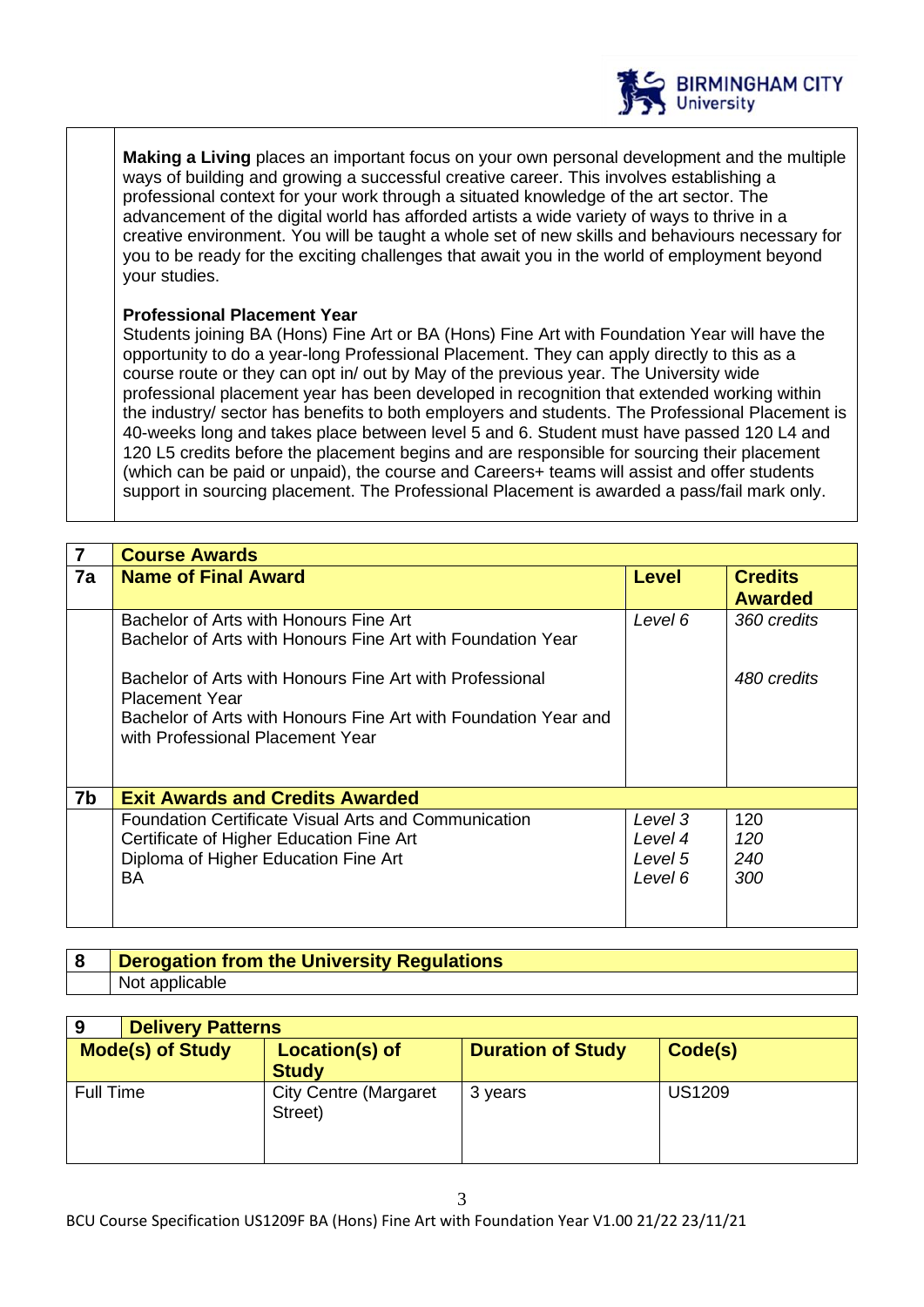

| Full Time with<br><b>Foundation Year</b>                                  | <b>City Centre (Margaret</b><br>Street) | 4 years | <b>US1209F</b> |
|---------------------------------------------------------------------------|-----------------------------------------|---------|----------------|
| Full time with<br><b>Professional Placement</b><br>year                   | <b>City Centre (Margaret</b><br>Street) | 4 years | <b>US1211</b>  |
| Full time with<br>Foundation and<br><b>Professional Placement</b><br>year | <b>City Centre (Margaret</b><br>Street) | 5 years | <b>US1211F</b> |

| 10 | <b>Entry Requirements</b> |                                                                                                                                                                                                                                                                                                                                                                                                                                                                                                                                                                                                                                                                                                                                                                                                                                                                                                                                                                                                                                                                                                                                                                                                                                                                                                                                                                                                                                                                                                                                                                                                                                                                                                                                                                                                                                                                                                                                                                                                                                                                                                                 |
|----|---------------------------|-----------------------------------------------------------------------------------------------------------------------------------------------------------------------------------------------------------------------------------------------------------------------------------------------------------------------------------------------------------------------------------------------------------------------------------------------------------------------------------------------------------------------------------------------------------------------------------------------------------------------------------------------------------------------------------------------------------------------------------------------------------------------------------------------------------------------------------------------------------------------------------------------------------------------------------------------------------------------------------------------------------------------------------------------------------------------------------------------------------------------------------------------------------------------------------------------------------------------------------------------------------------------------------------------------------------------------------------------------------------------------------------------------------------------------------------------------------------------------------------------------------------------------------------------------------------------------------------------------------------------------------------------------------------------------------------------------------------------------------------------------------------------------------------------------------------------------------------------------------------------------------------------------------------------------------------------------------------------------------------------------------------------------------------------------------------------------------------------------------------|
|    | Home:                     | 112 UCAS tariff points from A/AS Level with a minimum of 2<br>$\bullet$<br>and maximum of 4 subjects considered These can be other<br>A/S Levels (as long in a different subject) A-Levels or Level 3<br>equivalents.<br>AS and AS VCE Considered with a maximum of 3 other Level<br>3 qualifications (AS Levels must be in different subject to A-<br>Levels) to obtain 112 pts<br>Pearson BTEC National Extended Diploma (2016 - present)<br>$\bullet$<br>(DMM)<br>Pearson BTEC Extended Diploma (QCF) (2010 - 2016) (DMM)<br>$\bullet$<br>BTEC Level 3 National Diploma (2002 - 2010) (DMM)<br>$\bullet$<br>Foundation Studies (Art and Design, and Art, Design & Media):<br>$\bullet$<br>Distinction: Can be considered alongside other Level 3<br>qualifications (AS Levels must be in different subject to A-<br>Levels) to obtain 112 pts<br>IBO Certificate in Higher Level: Students who do not complete<br>$\bullet$<br>the IB Diploma will be considered on the basis of their IB<br>Certificates if they obtain a total of 14 points or above from<br>three Higher Level Subjects (considered with other acceptable<br>level 3 qualifications to meet 112 UCAS Tariff Points)<br>International Baccalaureate Diploma: Obtain a minimum of 28<br>$\bullet$<br>points overall<br>Irish Leaving Certificate (Highers): Pass the Irish Leaving<br>$\bullet$<br>Certificate with a minimum of 112 tariff points, achieved in five<br>Higher level subjects.<br>OCR Cambridge Technical Extended Diploma: DMM<br>$\bullet$<br>Scottish Advanced Higher: Achieve a minimum of 112 tariff<br>$\bullet$<br>points achieved in either three Advanced Highers or from a<br>combination of two Advanced Highers plus two Highers.<br>Where three Advanced Highers have been taken achieve a<br>minimum of grades CCD. Where a combination of Highers and<br>Advanced Highers have been taken you must achieve (grades<br>of CD in two Advanced Highers plus grades of CC in two<br>Highers).<br><b>T-Levels: Merit overall</b><br>$\bullet$<br>UAL Extended Diploma in Art & Design: Merit overall<br>$\bullet$ |

4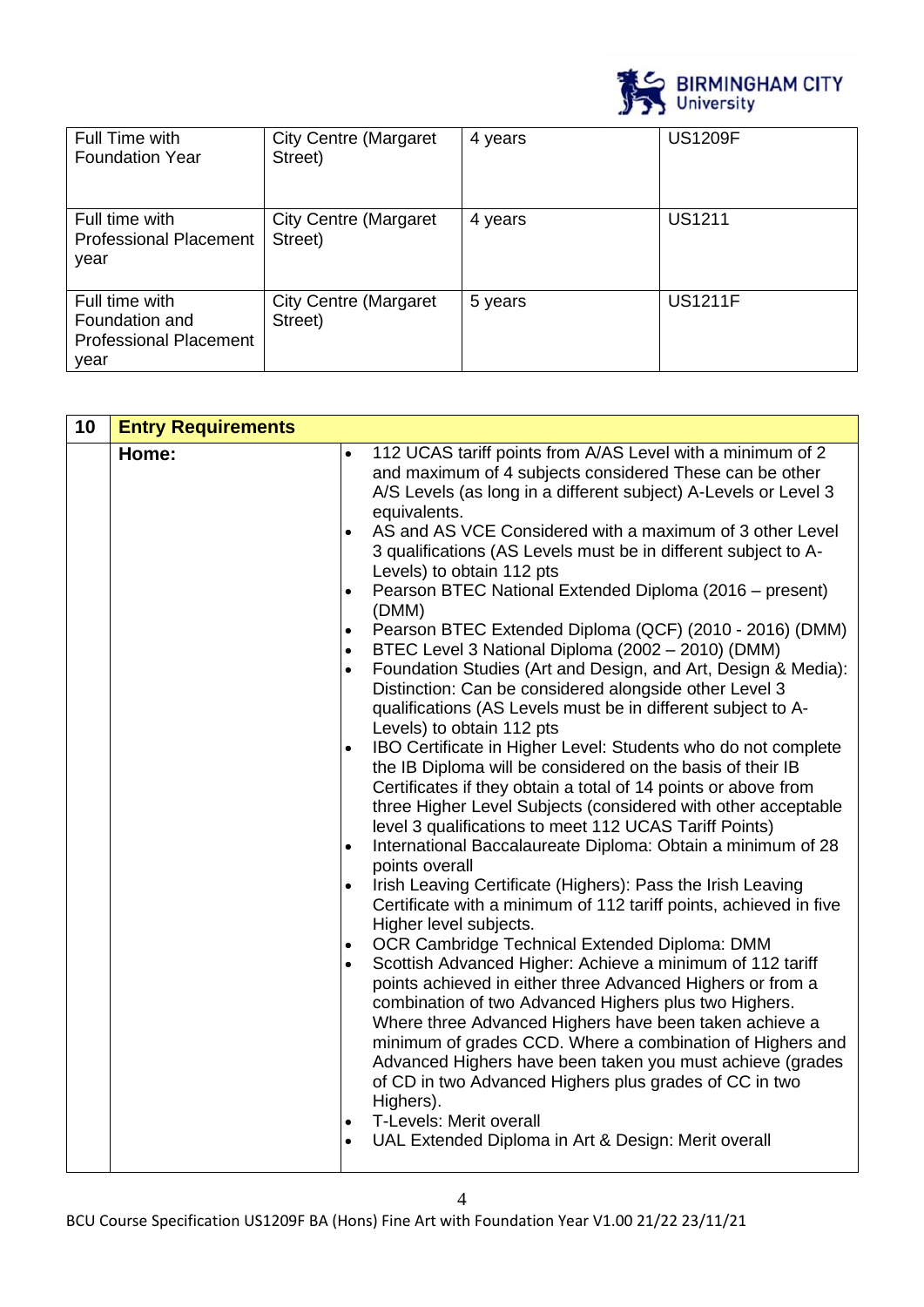|                | <b>BIRMINGHAM CITY</b><br>University                                                                                                                                                                                        |
|----------------|-----------------------------------------------------------------------------------------------------------------------------------------------------------------------------------------------------------------------------|
|                | If you have a qualification that is not listed in the table please refer<br>to our full entry requirements on UCAS.                                                                                                         |
|                | <b>Further guidance on tariff points can be found on the UCAS</b><br>website.                                                                                                                                               |
|                | In addition to qualification applicants will also need a good<br>portfolio.                                                                                                                                                 |
| EU:            | Minimum overall score of 6.0, with 6.0 in writing and no less<br>than 5.5 in the remaining three skills.                                                                                                                    |
| International: | Minimum overall score of 6.0, with 6.0 in writing and no less<br>than 5.5 in the remaining three skills.                                                                                                                    |
| Access:        | Access to HE Diploma: Pass with 60 credits overall. At<br>$\bullet$<br>least 45 credits at Level 3.<br>BA (Hons) Art and Design, BA (Hons) Fine Art, BA<br>(Hons) subjects preferred but other subjects also<br>considered. |

| 11 | <b>Course Aims</b>                                                                                                                                                                                                                                                                                                                                                                                                                                                                                                                                                                                                                                                                                                                                                                                                                                                                                                                                                                                                                                                                                                                                                                                                |
|----|-------------------------------------------------------------------------------------------------------------------------------------------------------------------------------------------------------------------------------------------------------------------------------------------------------------------------------------------------------------------------------------------------------------------------------------------------------------------------------------------------------------------------------------------------------------------------------------------------------------------------------------------------------------------------------------------------------------------------------------------------------------------------------------------------------------------------------------------------------------------------------------------------------------------------------------------------------------------------------------------------------------------------------------------------------------------------------------------------------------------------------------------------------------------------------------------------------------------|
|    | To support and encourage an experimental and active enquiry-based creative art<br>$\bullet$<br>practice<br>• To facilitate the acquisition of skills (practical and theoretical, knowledge and<br>understanding) appropriate to contemporary art practice<br>To inculcate high standards of making through the acquisition of technical skills<br>$\bullet$<br>To introduce students to a range of visual research methodologies in order to<br>$\bullet$<br>understand research as an essential part of the artistic process<br>To develop culturally and critically aware graduates who are responsive problem<br>$\bullet$<br>solvers<br>To enhance students' capacities to develop professional attributes<br>$\bullet$<br>To develop skilled graduates able to position themselves and work within the<br>$\bullet$<br>creative sector in order to make a living<br>To create a significant awareness of the local and international context for<br>$\bullet$<br>contemporary art production and reception<br>To develop links and networks with local, national and international communities<br>$\bullet$<br>To recognise making and thinking in the context of social and political contexts<br>$\bullet$ |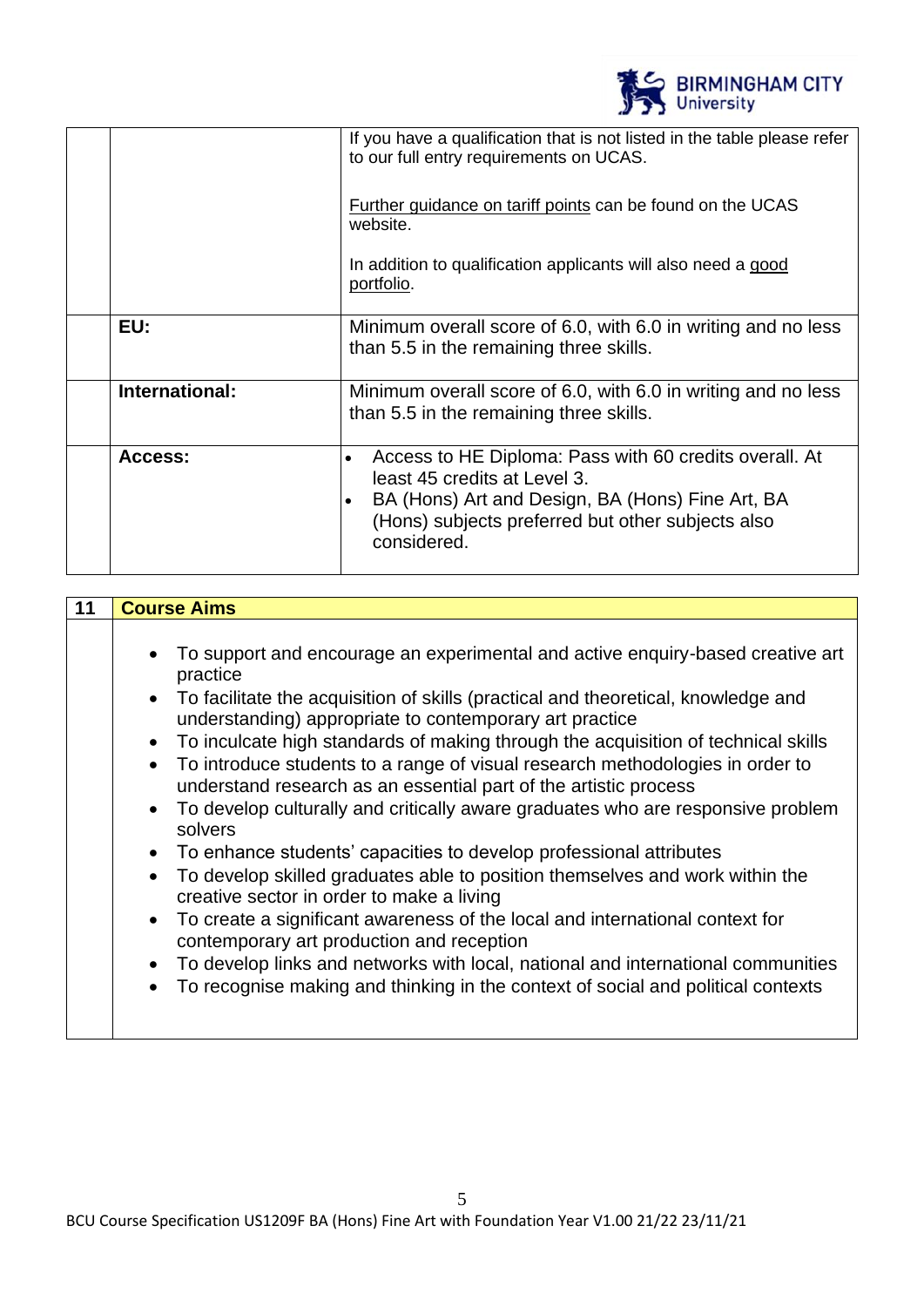

### **12 Course Learning Outcomes**

*On completion of the course, students will be able to;*

# **KNOWLEDGE & UNDERSTANDING**

#### **MAKING SKILLS**

*Subject specific practical skills: knowledge and understanding (technical)* 

|                | Work in an iterative manner, experimenting to generate solutions and speculative        |
|----------------|-----------------------------------------------------------------------------------------|
|                | approaches in the production of art.                                                    |
| $\overline{2}$ | Initiate, identify, develop and sustain a self-generated working practice to evidence a |
|                | commitment to art making.                                                               |
| $\mathbf{3}$   | Successfully employ materials, processes, media and environments relevant to the        |
|                | discipline with proficiency and skill in a safe and responsible manner.                 |

#### **MAKING COMMUNITIES**

*Knowledge (theoretical), understanding (intellectual), cognitive (thinking) and subject specific (research)*

| 4 | Apply ethical principles and personal values to working with others in order to         |
|---|-----------------------------------------------------------------------------------------|
|   | understand the relationship between art and society.                                    |
| 5 | Synthesise information from a range of contemporary, historical and theoretical sources |
|   | to situate your practice in a critical context.                                         |
| 6 | Utilise effective communication strategies to evaluate and position your practice in    |
|   | relation to the concerns of others.                                                     |
|   |                                                                                         |

# **SKILLS & OTHER ATTRIBUTES**

### **MAKING A LIVING**

*Personal attributes: professional behaviours, (attitudes, self-management) and key transferrable skills*

|   | Work independently and with others, actively participating in a range of relevant    |
|---|--------------------------------------------------------------------------------------|
|   | contexts to develop and sustain a professional practice.                             |
| 8 | Create and continually update documentation of your work to a professional standard, |
|   | utilising digital literacy in relation to the skills essential for making a living.  |
| 9 | Demonstrate how the knowledge and skill you have acquired can be transferable across |
|   | a range of industries.                                                               |

### **MAKING PUBLIC**

*Cognitive (communication), social (group working) and application (presentation) skills*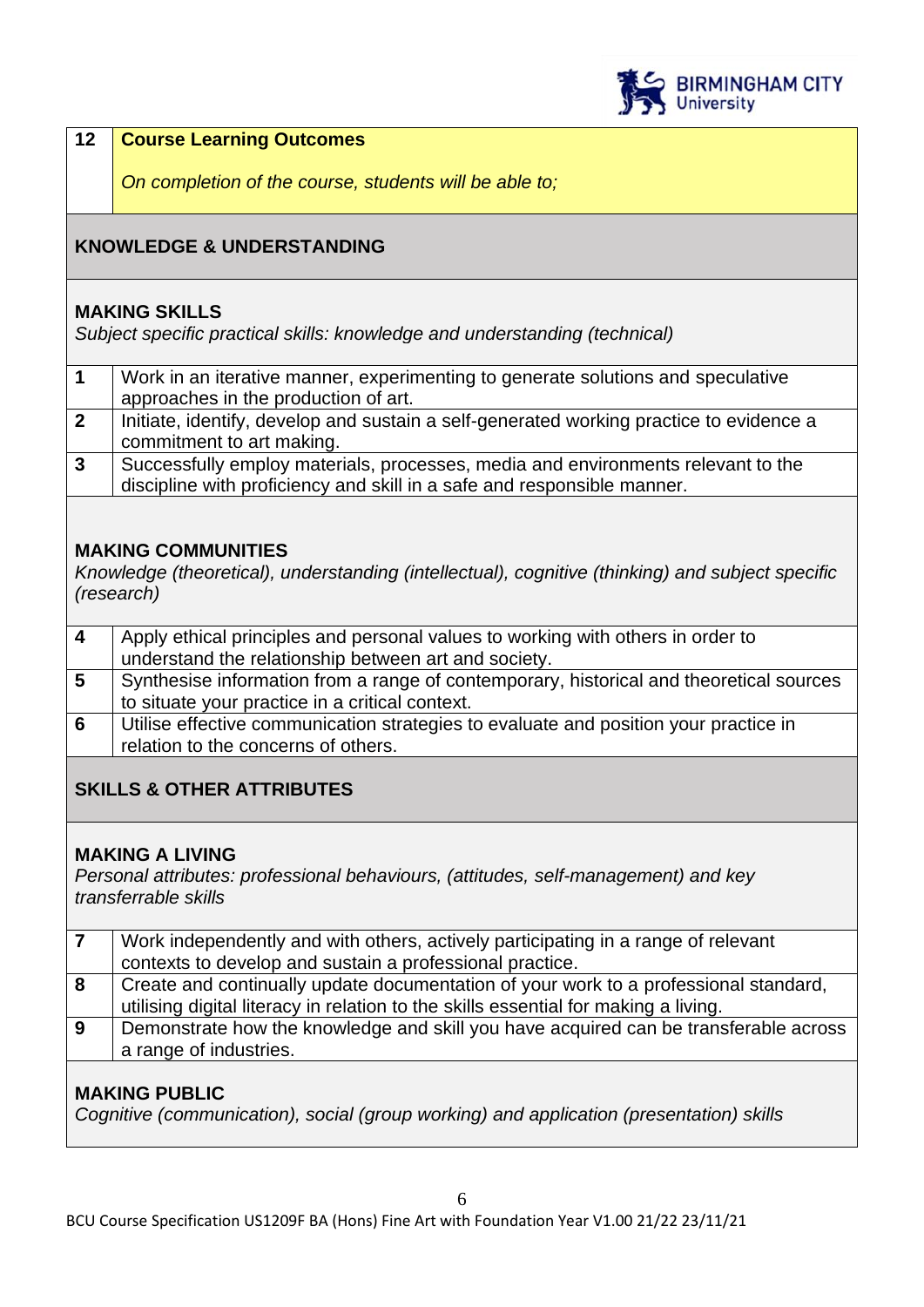

| 10      | Articulate your ideas to specialist or general audiences by locating the cultural, social |  |  |
|---------|-------------------------------------------------------------------------------------------|--|--|
|         | and ethical factors which inform how artwork is made and shown.                           |  |  |
| 11      | Demonstrate negotiation, organisation, time management and presentation skills to         |  |  |
|         | realise work to a professional standard.                                                  |  |  |
| $12 \,$ | Show analytical and critical judgement from development to outcome when positioning       |  |  |
|         | your practice in relation to the broad field of contemporary art.                         |  |  |

| $\overline{1}3$                      | <b>Level Learning Outcomes</b>                                                                   |
|--------------------------------------|--------------------------------------------------------------------------------------------------|
|                                      | Upon completion of Level 4 / the Certificate of Higher Education, students will be able to:      |
|                                      | <b>MAKING SKILLS</b>                                                                             |
|                                      | Subject specific practical skills: knowledge and understanding (technical)                       |
| $\overline{1}$                       | Form an understanding of the relationship between materials and concepts through an              |
|                                      | investigation of materials, techniques and processes.                                            |
| $\overline{2}$                       | Explore modes of communicating your ideas through the production of art.                         |
|                                      | <b>MAKING COMMUNITIES</b>                                                                        |
|                                      | Knowledge (theoretical), understanding (intellectual), cognitive (thinking) and subject          |
|                                      | specific (research)                                                                              |
| $\overline{\mathbf{3}}$              | Use research methods in order to develop your ideas and begin to relate them to                  |
|                                      | contemporary and historical contexts.                                                            |
| $\overline{4}$                       | Reflect on your contribution to and value of working with others.                                |
|                                      | <b>MAKING A LIVING</b>                                                                           |
|                                      | Personal attributes: professional behaviours, (attitudes, self-management) and key transferrable |
|                                      | skills                                                                                           |
| $\overline{\overline{\overline{5}}}$ | Present and document your work in an organised and coherent way using digital                    |
|                                      | technologies.                                                                                    |
| $\overline{6}$                       | Reflect on the development of your artistic language and its relationship to professional        |
|                                      | art practice contexts.                                                                           |
|                                      | <b>MAKING PUBLIC</b>                                                                             |
|                                      | Cognitive (communication), social (group working) and application (presentation) skills          |
|                                      | Engage in professional working practices in the production and presentation of your              |
|                                      | public facing artworks.                                                                          |
| 8                                    | Discuss and present your work in a way which confidently communicates ideas to an                |
|                                      | audience.                                                                                        |

|                | Upon completion of Level 5 / the Diploma of Higher Education, students will be able to:                                                                |
|----------------|--------------------------------------------------------------------------------------------------------------------------------------------------------|
|                | <b>MAKING SKILLS</b><br>Subject specific practical skills: knowledge and understanding (technical)                                                     |
| $\mathbf 1$    | Establish a self-directed practice using iterative making approaches to solve creative<br>problems.                                                    |
| $\overline{2}$ | Use specialist knowledge and skills relevant to your discipline in the production of your<br>practice.                                                 |
|                | <b>MAKING COMMUNITIES</b><br>Knowledge (theoretical), understanding (intellectual), cognitive (thinking) and subject specific<br>(research)            |
| $\overline{3}$ | Locate the cultural, social and historical contexts relevant to your practice in considering<br>how contemporary art relates to wider social contexts. |
| $\overline{4}$ | Employ research methodologies informed by an awareness of historical and current<br>critical debates.                                                  |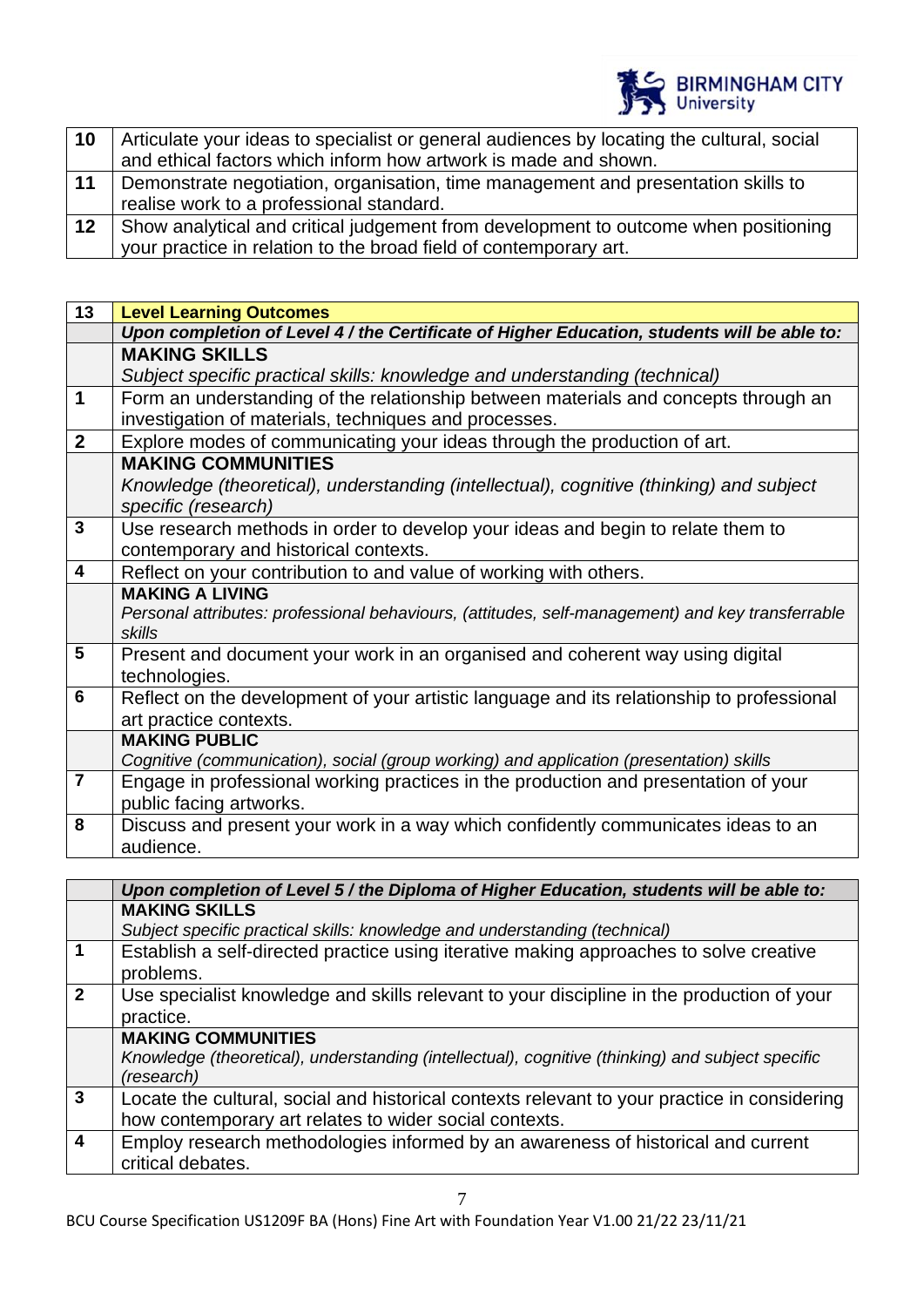

|                | <b>MAKING A LIVING</b>                                                                   |
|----------------|------------------------------------------------------------------------------------------|
|                | Personal attributes: professional behaviours, (attitudes, self-management) and key       |
|                | transferrable skills                                                                     |
| $5\phantom{1}$ | Chart your ongoing critical reflection, organisation and planning activities in order to |
|                | sustain self-directed study.                                                             |
| 6              | Employ discipline specific and transferable skills in the realisation of external facing |
|                | outputs through interacting effectively with others.                                     |
|                | <b>MAKING PUBLIC</b>                                                                     |
|                | Cognitive (communication), social (group working) and application (presentation) skills  |
|                | Use visual languages to articulate ideas and information in a way which engages with     |
|                | external audiences or participants to consider new contexts for your work.               |
| 8              | Engage in self-reflection and analysis of ideas in the public dissemination of your      |
|                | practice.                                                                                |

|                         | Upon completion of 60 credits at Level 6 / the Bachelors Degree, students will be able to:       |
|-------------------------|--------------------------------------------------------------------------------------------------|
|                         | <b>MAKING SKILLS</b>                                                                             |
|                         | Subject specific practical skills: knowledge and understanding (technical)                       |
| $\mathbf{1}$            | Practice professionally in a community appropriate to your ideas, skills and context of          |
|                         | your work, adhering to health and safety and ethical considerations.                             |
| $\overline{2}$          | Work speculatively and creatively to make effective use of processes and materials in            |
|                         | the resolution and communication of your ideas.                                                  |
|                         | <b>MAKING COMMUNITIES</b>                                                                        |
|                         | Knowledge (theoretical), understanding (intellectual), cognitive (thinking) and subject specific |
|                         | (research)                                                                                       |
| $\overline{\mathbf{3}}$ | Position your own practice as one that engages with broader questions of research,               |
|                         | production, site, audience, engagement and society.                                              |
| $\overline{4}$          | Synthesise research to develop and articulate ideas in practical, written and verbal             |
|                         | forms responding to a diverse range of contemporary art practices and debates.                   |
|                         | <b>MAKING A LIVING</b>                                                                           |
|                         | Personal attributes: professional behaviours, (attitudes, self-management) and key               |
|                         | transferrable skills                                                                             |
| $\overline{5}$          | Assume personal responsibility and decision-making in career planning; recognising               |
|                         | your skills and attributes.                                                                      |
| $\overline{6}$          | Synthesise knowledge and attributes in effective ways to enable you to take on future            |
|                         | challenges in a variety of contexts.                                                             |
|                         | <b>MAKING PUBLIC</b>                                                                             |
|                         | Cognitive (communication), social (group working) and application (presentation) skills          |
| $\overline{7}$          | Through independent planning, present work to identified audiences in a range of                 |
|                         | situations in a coherent and professional manner.                                                |
| $\overline{\mathbf{8}}$ | Articulate your ideas and outcomes comprehensively through application of practical              |
|                         | research, making and communication skills.                                                       |
|                         |                                                                                                  |

| 14 Course Learning, Teaching and Assessment Strategy |
|------------------------------------------------------|
|                                                      |

**Teaching and Learning Strategies**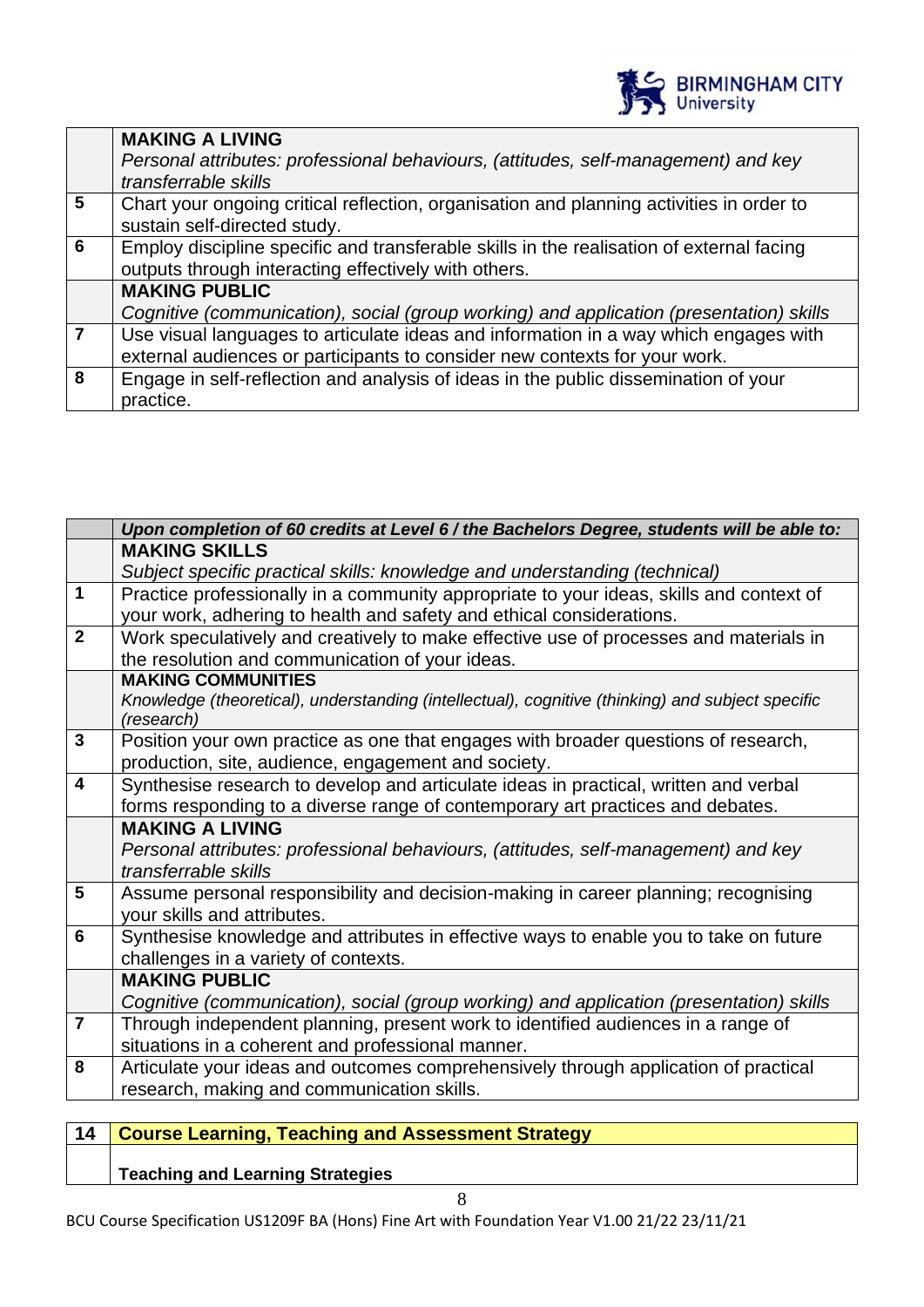

The BA(Hons) Fine Art course teaching and learning strategy is informed by a four pillars structure. The course and is underpinned by the School of Art Learning, Teaching and Assessment Strategy which sets out the school's principle aims and ways in which learning and teaching is enhanced. The School has a commitment to continually developing educational approaches that support and promote diverse learning styles, inclusivity in its subjects and encourages lifelong learning for a diverse student community.

The BA (Hons) Fine Art course, from the second year (level 5) aligns learning to discipline specific studios that frame the course as a flexible and fluid pathway model in order to support the acquisition of highly accomplished technical and practical making skills. This discipline specific studio approach is underpinned by the four-pillar structure (*Making Skills, Making with Communities, Making Public and Making a Living*) where public facing, community building and employability skills are interwoven at every stage.

Birmingham is a city of making, the BA (Hons) Fine Art course celebrates and embeds this history at its core with a focus on technical, material and process-based fabrication skills. The BA (Hons) Fine Art learning community benefits from a flexible blend of taught activities, which consists of directed sessions delivered in the school's specialist workshops and purpose designed discipline specific studio spaces; supporting the acquisition of digital, technical and transferable skills. The course also places a focus on live event-based learning to support students in their engagement with critical and professional contexts by working with diverse communities to create symbiotic relationships with the city and the people that live here. Students learn in the city and the wider community through the external facing live projects with local, national and global industry and academic partners to support student outcomes and learning gains. At its core the course enable students to gain valuable networks, experiences and skills establishing them as graduates ready for employment in the creative industries or for a flexible 'portfolio career'.

Students are integrated into the workshops and the technical and academic staff co-delivery of key making workshops ensures a holistic learning experience between the workshop and the studio. Alongside studio and workshop-based learning, E-learning supported by a range of technologies, is used to complement on site-activities through a blended learning approach. Students develop and extend their making skills through open working, encouraging creativity and innovation, they establish both traditional art practice skills whilst exploring collaborative and innovative STEAM methods of working.

The course is delivered through the integration of theory and practice. Scaffolded learning of practical and critical skills is incorporated at all levels and to ensure the progression of learning supported by transition activities (from level 4, to 5 to 6). All staff on the BA (Hons) Fine Art course are active practitioners and/or researchers who, through their own professional and academic practices enact the principle of practice-led teaching and learning. Actively working to challenge the traditional canon, students are exposed to practices and artists that reflect the diverse nature of our student body. The communities of practice that the students engage with, and collectively establish, will offer support in acquiring the tools to think critically through making, and develop the skills to shape a creative process to shift the parameters of theory, and practice in the public sphere. Students are encouraged to become aware of ethical and inclusive practices and how this may shape their contributions to the creative and cultural sectors in the region, and beyond.

The BA (Hons) Fine Art course delivers an intellectually stimulating curriculum that emphasises skills that cannot be replaced by automation and developments in AI. An extensive range of independent learning activities tailored to individuals' particular learning objectives support the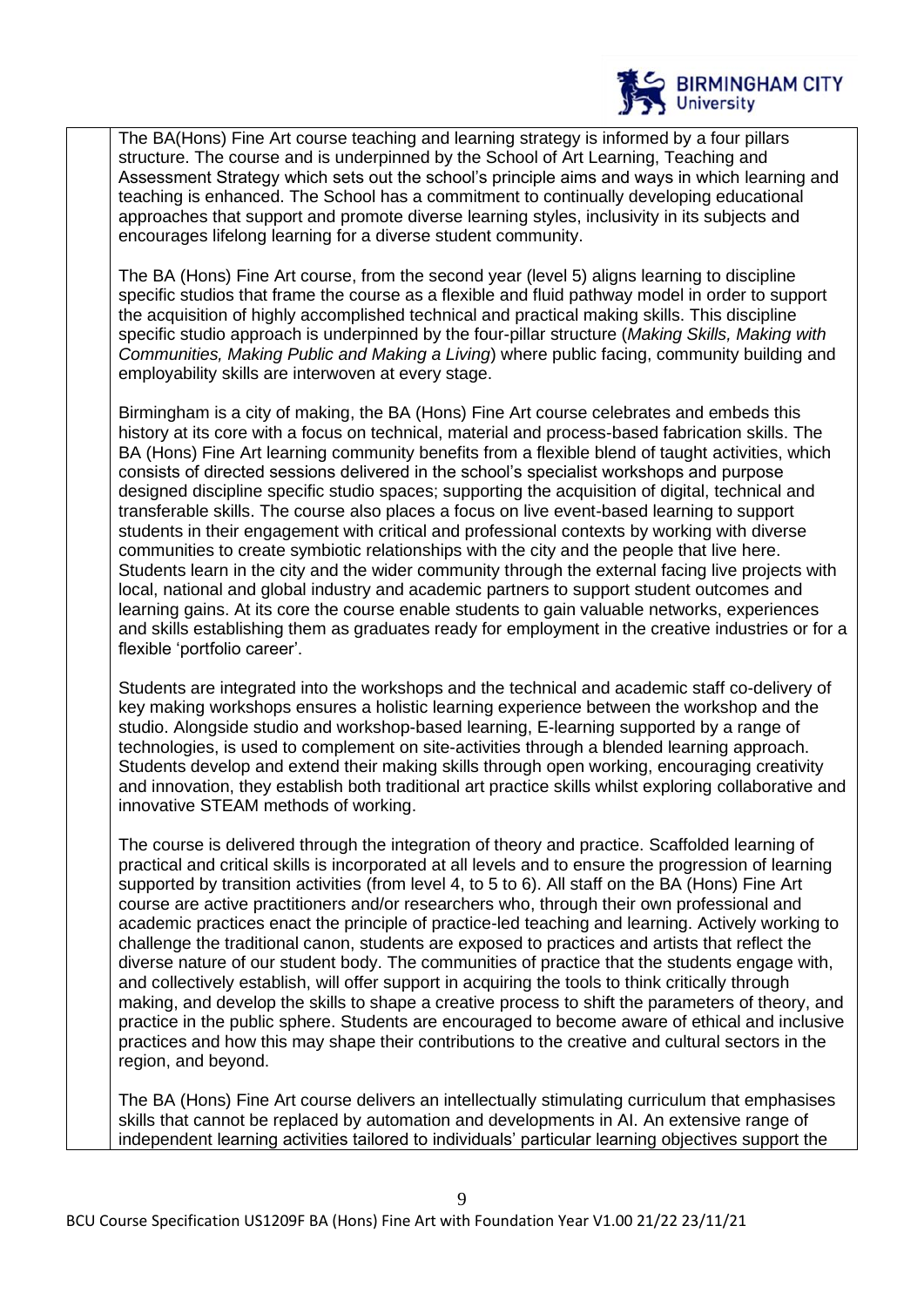

successful outcomes of students to enable personal transformation through a structure that supports different learning styles. Methods of teaching and learning, include:

- Workshop skills sessions
- Studio skills sessions
- 1:1 Tutorials
- Group Tutorials /Crits
- **Lectures**
- **Seminars**
- Reading groups
- Research method workshops
- Academic Skills Sessions
- **Presentations**
- Work in Progress Exhibitions
- External facing/ live projects
- Visits/ Trips
- E-learning
- Graduate plus activities
- Self-directed study (including studio, workshop, library access)

# **Assessments**

The BA (Hons) Fine Art course fosters a culture of 'assessment *for* learning'. Pedagogy, curricula and assessment practices have the potential to mitigate or sustain social inequalities; the learning outcomes, marking criteria and transparency of the assessment process (which avoids a focus on holistic judgements and perceived subjectivity) aims to go some way in supporting the attainment of all students by being transparent and accessible in the language used. The Learning Outcomes reflect the practical focus of the course and the ethos of streamlining language. There will be ongoing consultation with the student cohort about the usability of these documents. The course staircases learning through outcomes, mapped to the four pillars of the course, that develop, enhance and activate skills as students progress though the levels.

The BA (Hons) Fine Art course uses both formative and summative feedback, with an understanding that both forms of assessment play a key role in informing ongoing learning. These forms of feedback are central to the studio learning experience in art practice, giving students rich dialogic experiences in which to become active participants in their own development. Based on a socio-constructive paradigm, feedback is often facilitative in that it involves provision of comments and suggestions to enable students to make their own revisions; through dialogue feedback helps students to gain new understandings without dictating what those understandings will be. The course has multiple assessment points to ensure continuity of learning. Mid-module formative and end of module summative assessments use a feed forwards philosophy; Students are also encouraged to review their own and each other's work and to engage in a dialogue on how to improve work moving forward. Level 4 has a focus on providing opportunities for students to engage in effective peer assessment activities as a mechanism to support their transition into independent learning and to support the exchange of prior knowledge, skills and understanding from the diverse range of experiences students join the course with.

Feedback mechanisms within the course include:

- Formative assessment points
- One-on-one formative tutorials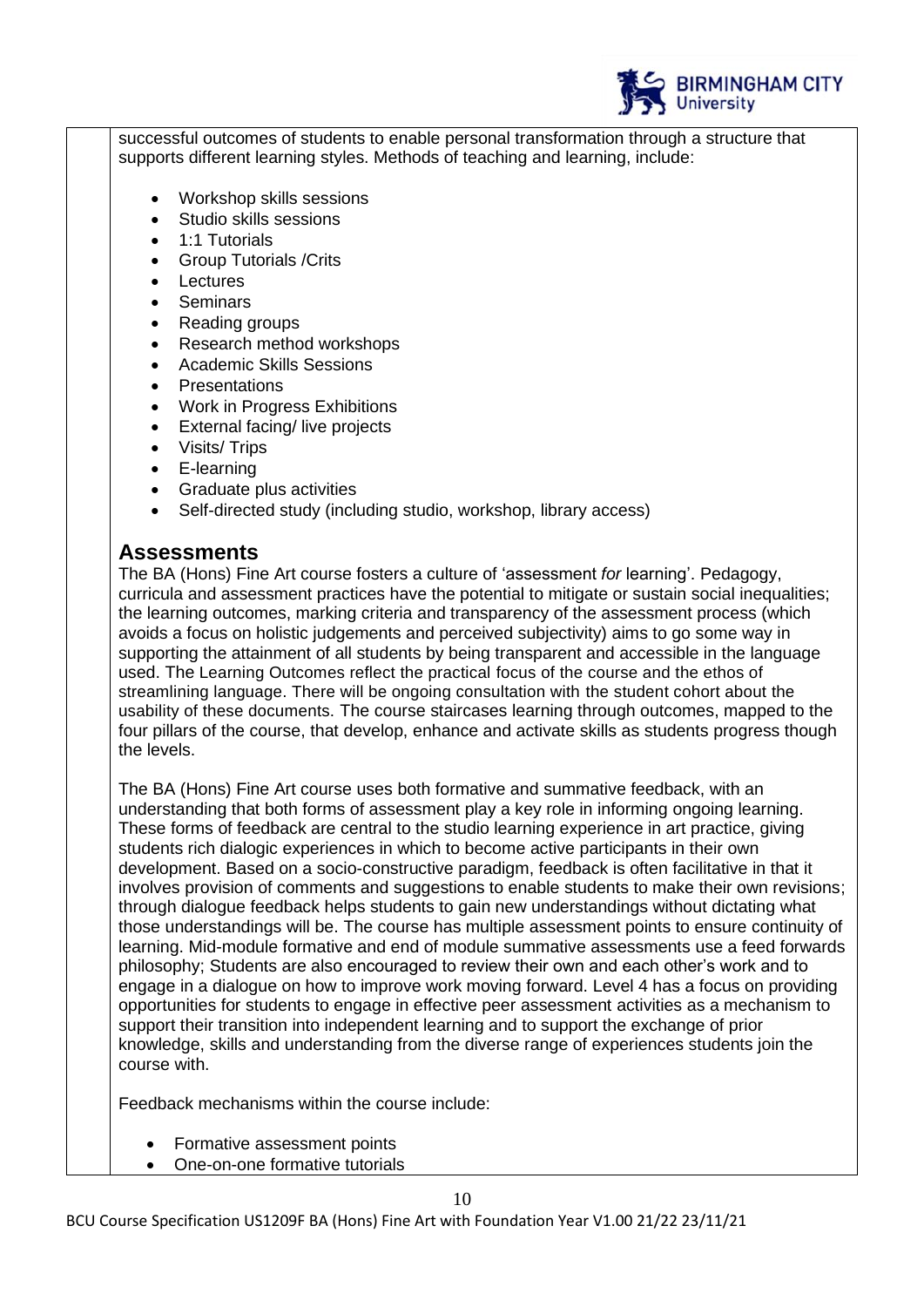

- Group critiques
- Peer-review
- Summative assessment feed-forward
- Written feedback

The methods of assessment are entirely coursework based and alongside negotiated submissions, relevant to students' individual practices and relevant to the needs of the everevolving creative industry sector. BA (hons) Fine Art embraces and actively promotes alternative coursework assessment methods in order to empower an inclusive and individual learning journey and to ensure students have relevant future-fit skills to support their progress*.* This is applied through flexible and open assessment briefs which allow creative approaches to problem solving and application of knowledge in appropriate, individual ways.

Forms of submission include:

- Process Books (digital logs of skills development, research and regular reflection)
- Critical reports
- Essays
- Critical Evaluations
- **Exhibitions**
- Organised workshops / collaborative outputs
- Publications/ Zines / Podcasts/ Radio broadcasts (alternative practice research submissions)
- Live and recorded verbal and visual presentations
- Portfolios of individual practice documenting work (painting, drawing, printmaking, photography, performance, animation, video, sound, sculpture, installation, textiles, creative writing etc).
- Blogs/ vlogs
- Research documents/ reports
- **Websites**

#### **15 Course Requirements**

**15a** *Individual levels below to be deleted where not applicable.*

### **Level 3:**

#### *In order to complete this course a student must successfully complete all the following CORE modules (totalling 120 credits):*

| <b>Module Code</b> | <b>Module Name</b>                         | <b>Credit Value</b> |
|--------------------|--------------------------------------------|---------------------|
| <b>VIS3000</b>     | <b>Understanding Practice</b>              | <b>20</b>           |
| <b>VIS3001</b>     | <b>Creative Development and Production</b> | 40                  |
| <b>VIS3002</b>     | <b>Perspectives on Practice</b>            | 20                  |
| <b>VIS3003</b>     | <b>Creative Realisation</b>                | 40                  |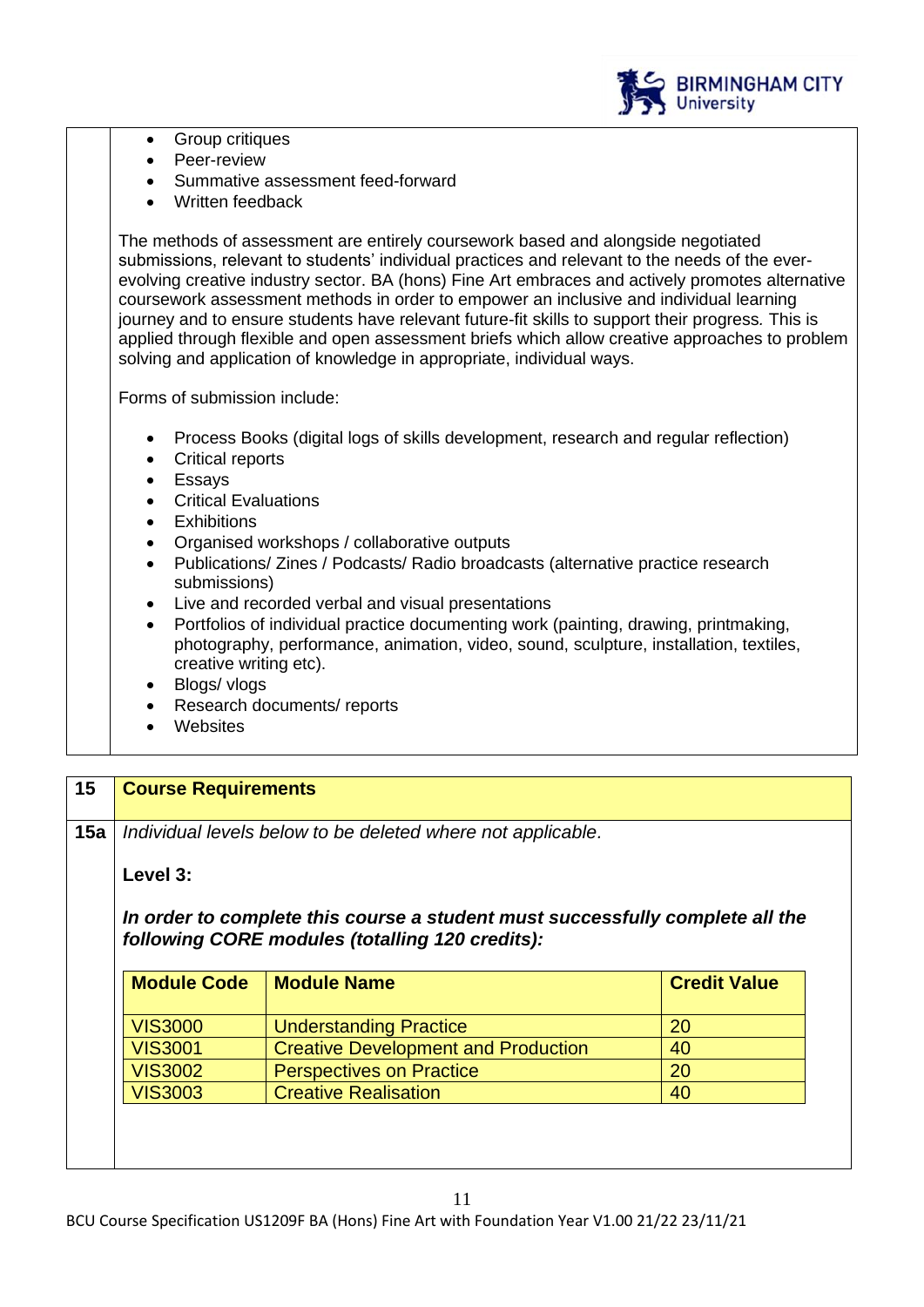

### **Level 4:**

### *In order to complete this course a student must successfully complete all the following CORE modules (totalling 120 credits):*

| <b>Module Code</b> | <b>Module Name</b>                   | <b>Credit Value</b> |
|--------------------|--------------------------------------|---------------------|
| <b>ART4232</b>     | <b>Making Studio</b>                 | 40                  |
| <b>ART4233</b>     | Making a Living 1: Developing Skills | 20                  |
| <b>ART4234</b>     | <b>Making Meanings</b>               | 40                  |
| <b>ART4235</b>     | <b>Making Public</b>                 | 20                  |

### **Level 5:**

*In order to complete this course a student must successfully complete all the following CORE modules (totalling 120 credits):*

| <b>Module Code</b> | <b>Module Name</b>                  | <b>Credit Value</b> |
|--------------------|-------------------------------------|---------------------|
| ART5143            | <b>Making Critical</b>              | 40                  |
| <b>ART5144</b>     | Making a Living 2: With Communities | 20                  |
| <b>ART5142</b>     | <b>Making Practice</b>              | 40                  |

*In order to complete this course a student must successfully complete at least 20 credits from the following indicative list of OPTIONAL modules.* 

| <b>Module Code</b> | <b>Module Name</b>    | <b>Credit Value</b> |
|--------------------|-----------------------|---------------------|
| ADM5001            | Live Project          | 20                  |
| ADM5000            | <b>Work Placement</b> | 20                  |

# **Level 5:**

**In order to qualify for the awards with Professional Placement, a student must successfully complete all of the modules listed above as well as the following Level 5 module (totalling 120 credits):**

| <b>Module Code</b> | <b>Module Name</b>            | <b>Credit Value</b> |
|--------------------|-------------------------------|---------------------|
| <b>PPY5003</b>     | <b>Professional Placement</b> | 120                 |

**Level 6:**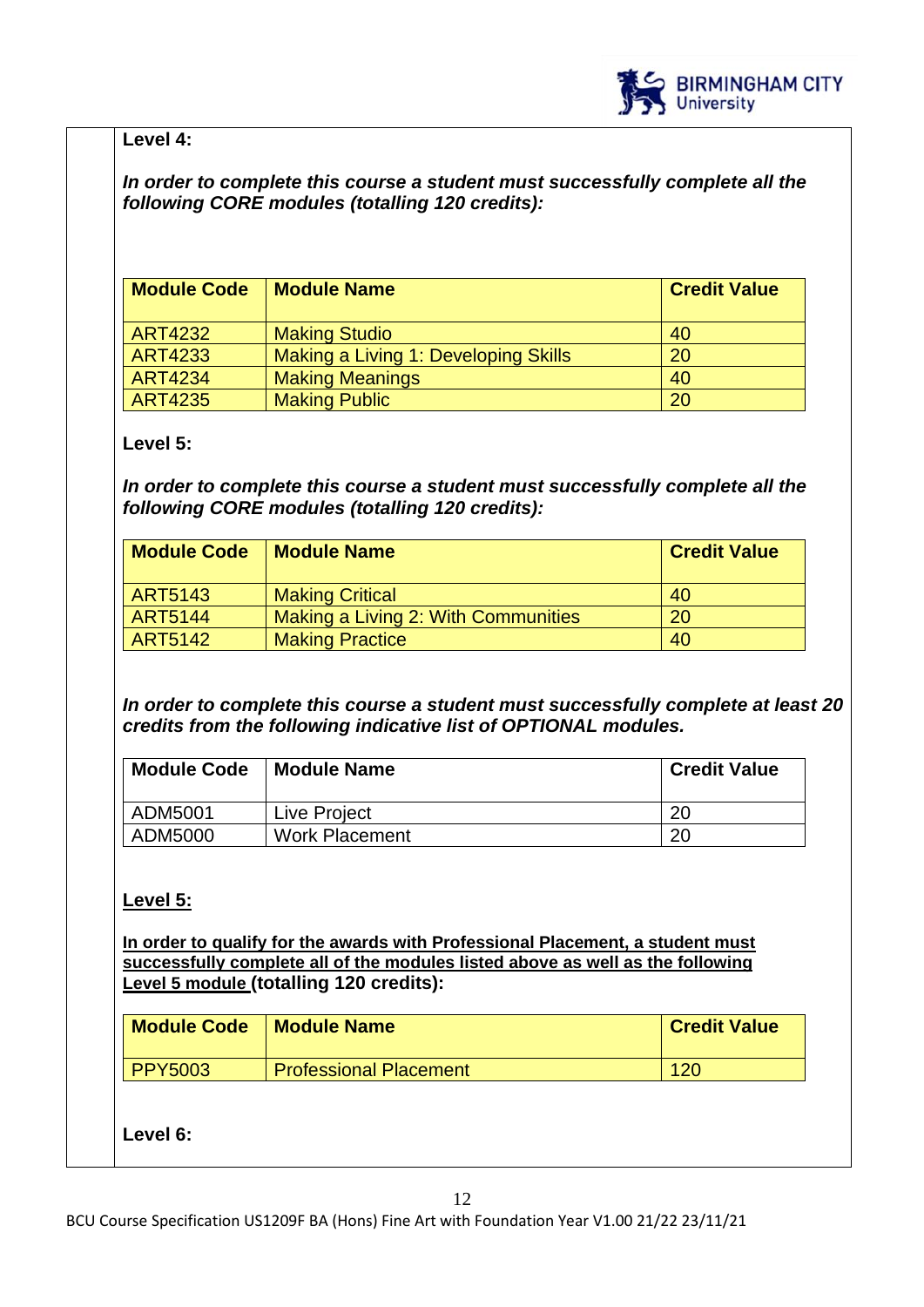

*In order to complete this course a student must successfully complete all the following CORE modules (totalling 120 credits):*

| <b>Module Code</b> | <b>Module Name</b>                       | <b>Credit Value</b> |
|--------------------|------------------------------------------|---------------------|
| ADM6005            | <b>Major Project</b>                     | 40                  |
| ART6139            | Making a Living 3: Professional Practice | 20                  |
| ART6138            | <b>Making Exhibitions</b>                | 60                  |

### **15b Structure Diagram**

*Please note list of optional modules is indicative only. Students' choice will not be guaranteed for optional modules but a fair and transparent process will be adopted and shared with students.*

### **Level 3**

| <b>SEMESTER ONE</b>                        | <b>SEMESTER TWO</b>            |
|--------------------------------------------|--------------------------------|
| <b>Creative Development and Production</b> | <b>Creative Realisation</b>    |
| 40 credits                                 | 40 credits                     |
| Core                                       | Core                           |
| <b>Understanding Practice</b>              | <b>Perspective on Practice</b> |
| 20 credits                                 | 20 credits                     |
| Core                                       | Core                           |

# **Level 4**

| <b>SEMESTER ONE</b>                        | <b>SEMESTER TWO</b>                          |
|--------------------------------------------|----------------------------------------------|
| <b>Making Studio</b><br>40 credits<br>Core | <b>Making Meanings</b><br>40 credits<br>Core |
| Making a Living 1: Developing Skills       | <b>Making Public</b><br>20 credits           |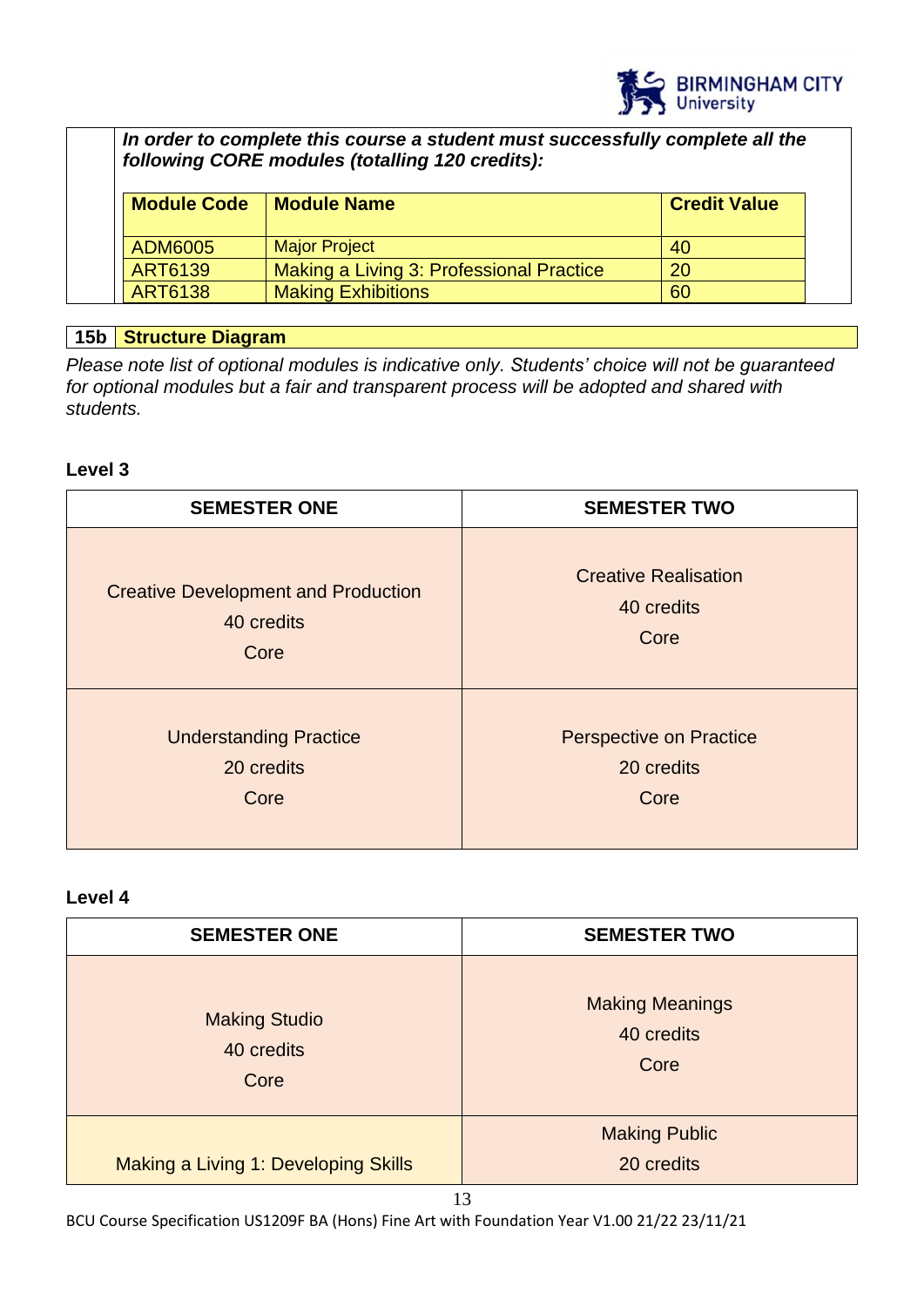

| 20 credits | Core |
|------------|------|
| Core       |      |
|            |      |

### **Level 5**

| <b>Making Critical</b>              | <b>Making Practice</b>               |
|-------------------------------------|--------------------------------------|
| 40 credits                          | 40 credits                           |
| Core                                | Core                                 |
| Making a Living 2: With Communities | <b>Optional</b>                      |
| 20 credits                          | ADM5000: Work Placement (20 credits) |
| Core                                | ADM5001: Live Project (20 credits)   |

# **Professional Placement Year (optional)**

| Optional                           |
|------------------------------------|
| <b>Professional Placement Year</b> |
| $(120 \text{ credits})$            |

### **Level 6**

| ADM6005: Major Project (Making Research)<br>40 credits<br>Core | <b>Making Exhibitions</b><br>60 credits |
|----------------------------------------------------------------|-----------------------------------------|
| Making a Living 3: Professional Practice<br>20 credits<br>Core | Core                                    |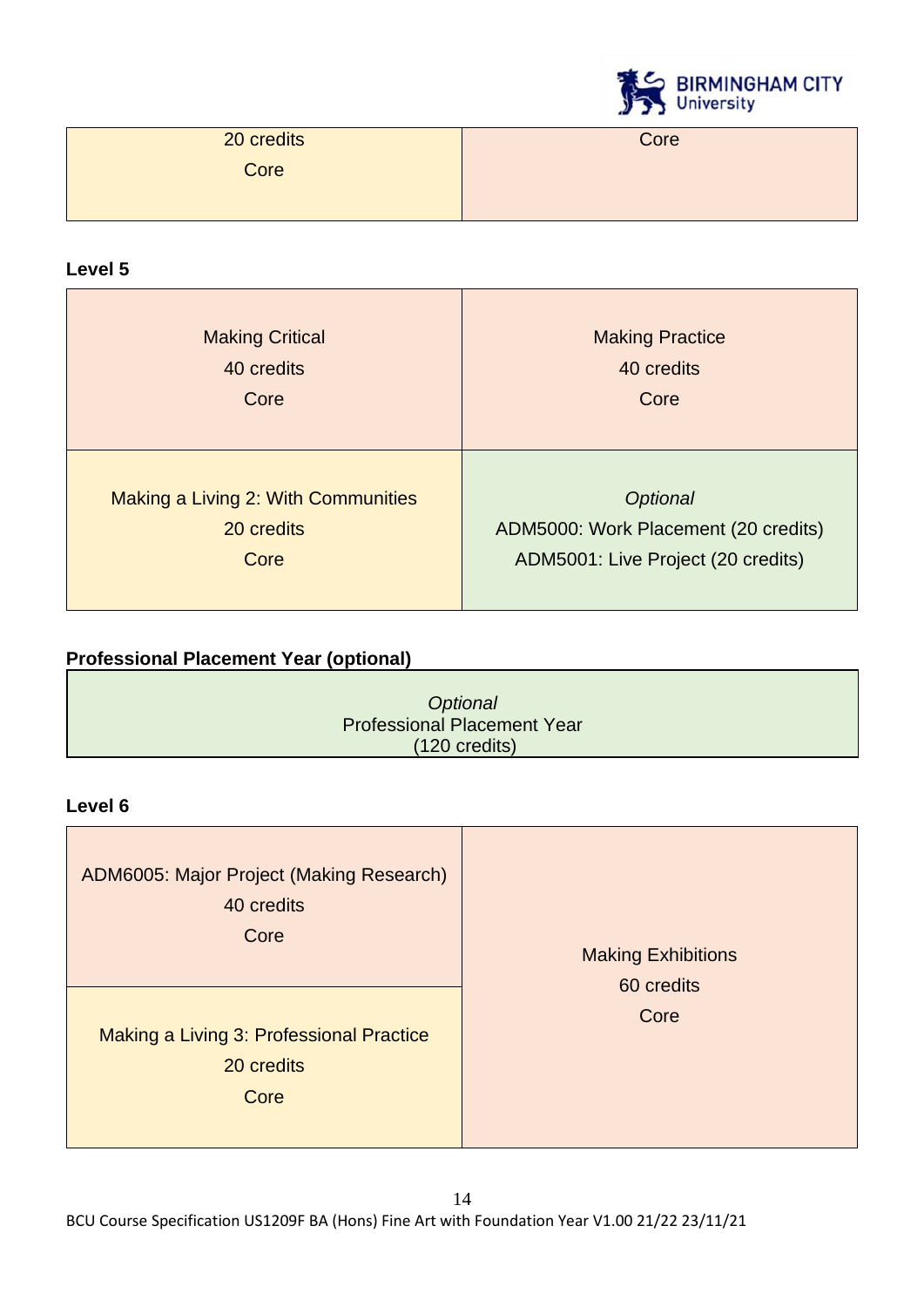

#### **16 Overall Student Workload and Balance of Assessment**

Overall student *workload* consists of class contact hours, independent learning and assessment activity, with each credit taken equating to a total study time of around 10 hours. While actual contact hours may depend on the optional modules selected, the following information gives an indication of how much time students will need to allocate to different activities at each level of the course.

- *Scheduled Learning* includes lectures, practical classes and workshops, contact time specified in timetable
- *Directed Learning* includes placements, work-based learning, external visits, on-line activity, Graduate+, peer learning
- *Private Study* includes preparation for exams

The *balance of assessment* by mode of assessment (e.g. coursework, exam and in-person) depends to some extent on the optional modules chosen by students. The approximate percentage of the course assessed by coursework, exam and in-person is shown below.

#### **Level 3**

#### **Workload**

#### **% time spent in timetabled teaching and learning activity**

| <b>Activity</b>          | <b>Number of Hours</b> |
|--------------------------|------------------------|
| Scheduled Learning       | 480                    |
| <b>Directed Learning</b> | 480                    |
| <b>Private Study</b>     | 240                    |
| <b>Total Hours</b>       | 1200                   |

#### **Balance of Assessment**

| <b>Assessment Mode</b> | Percentage |
|------------------------|------------|
| Coursework             | 100%       |
| Exam                   | 0%         |
| In-Person              | 0%         |

#### **Level 4 Workload**

#### **XX% time spent in timetabled teaching and learning activity**

| <b>Activity</b>           | <b>Number of Hours</b> |
|---------------------------|------------------------|
| <b>Scheduled Learning</b> | 400                    |
| <b>Directed Learning</b>  | 520                    |
| <b>Private Study</b>      | 280                    |
| Total Hours               | 1200                   |

#### **Balance of Assessment**

| <b>Assessment Mode</b> | Percentage |
|------------------------|------------|
| Coursework             | 100%       |
| Exam                   | 0%         |

BCU Course Specification US1209F BA (Hons) Fine Art with Foundation Year V1.00 21/22 23/11/21